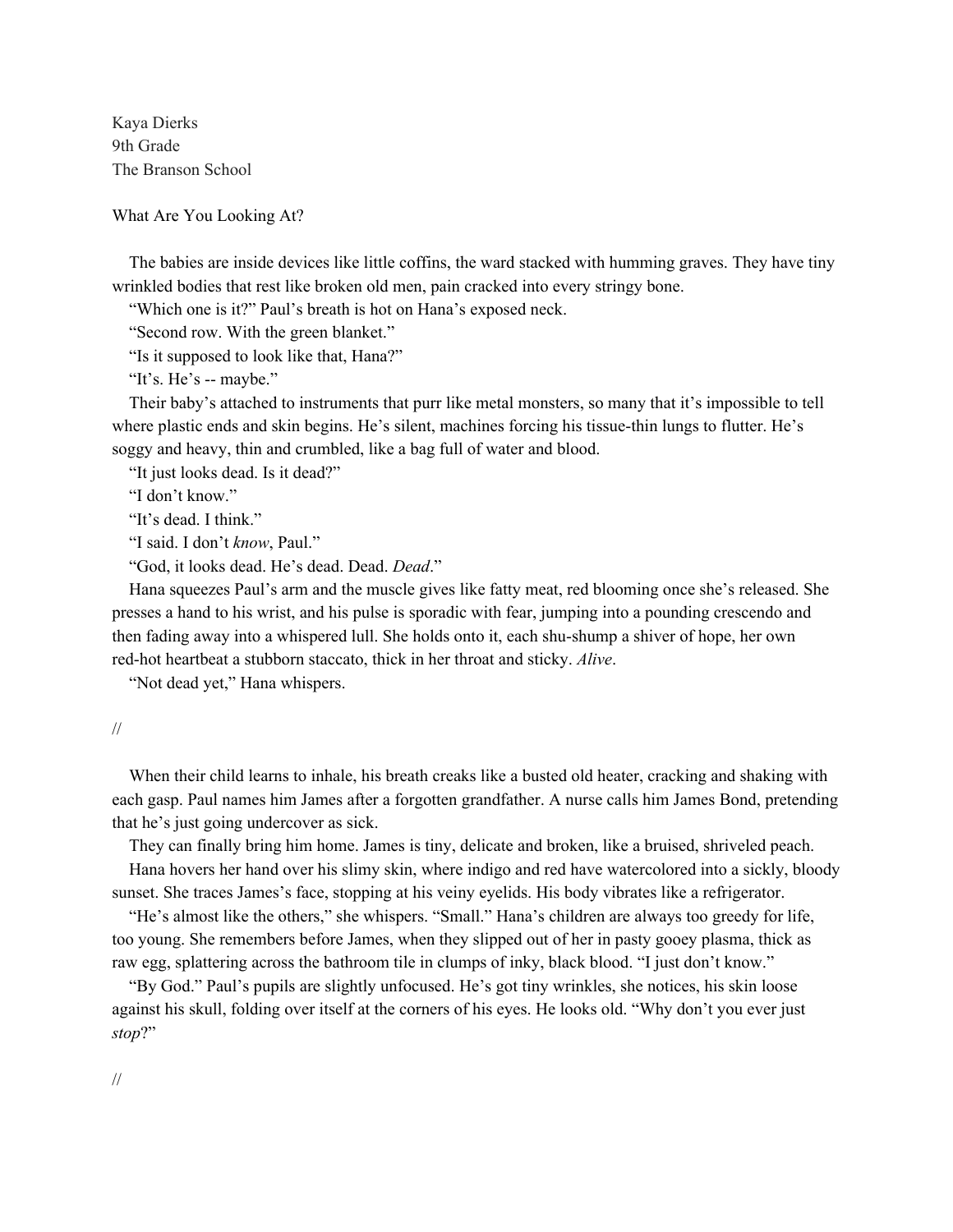"I'm worried," Hana whispers. Outside, the city goes dark and then flickers to life, skyscrapers wrapped in coiling yellow light.

 "Don't be." Paul curls his fingers around the shoulder of her cotton shirt. Hana scratches under her eyes and concealer flakes off, matte smoothness crumbling to reveal where the skin's gone puffy and blue.

"I'm serious," she says.

 *"Don't be."* 

 They lean on the doorframe as James sleeps, his exhales snuffled. He's five months now, with a crown of fluffy curls, but he has the emptiness of an infant, personality soft and crumbly as white bread. A scarecrow of a boy, hollow like his insides are made of straw.

 "He failed the test. The…what's the damn thing. Movement test -- assessment. I mean -- He's *at-risk.* For all *sorts* of." Hana licks her lips, the flesh already peeling and soggy from abuse. A horrible something curls in her fingers, sticks in her throat like a fat chunk of bread. "Intervention's time sensitive."

 Hana watches James and remembers all the times she's lifted him up and his head has lagged, neck loose as overcooked pasta. All the times he's fallen away from her, lying on the carpet unmoving for hours, mumbling lips chewing on soft sounds that never quite become words. She knows that under his firetruck duvet, his body is floppy and stiff, muscles so tense that they've gone useless.

 "But look," Paul mumbles, his smile cracked like broken glass, "he does that thing you do, with his thumbs. Look at him, with his little feet, h-his, his little tiny nose. One day, he's gonna be a lawyer, or a teacher, or, I dunno, businessman. He's the one, I'm sure of it. God, Hana, he's amazing, he's so *perfect*. He's just taking his good sweet time. Stubborn."

 Hana watches Paul's hands as they stutter by his sides. They're large and sturdy, and sometimes unexpectedly clumsy in times like this, stumbling as they trace the hem of Hana's shirtsleeve. Her stomach floods with a sort of burning affection, a chunky warm feeling like hot thick stew settling low in her belly.

"Okay," she whispers, leaning into Paul's arm. "Okay."

"He failed the test, Paul, at five months. If I'd caught it then. I *should've* caught it then."

"Hana, James isn't gonna. I mean, he'll be fine."

"God, I'm so stupid. Three years at law school and I'm still." She laughs, breath catching. "*God*."

"It's not like it's cancer. We'll just use a...*stroller,* or whatever. Like other kids."

 "It doesn't matter. He's not going to die, fine. But one day he's *not*. Not going to be able to use a stroller. What happens when he's an adult rolling around and drooling? He won't be able to eat. He won't be able to urinate without an, an *aid* or something."

"There was nothing." Paul swallows, dry. "Nothing you could've done."

 "He failed the *damn* test!" Hana gasps. "It's too late now, for intervention. He's almost *three*, it needed to start — *earlier*. I don't know. I *don't* know!"

"It's okay."

 "It's not. It's *not*! When he's old and wheeling around like a goddamn *idiot*, everybody's gonna stare at him when he's on the street, and he's never gonna. Gonna be able to walk — *talk*. God, his high school education will be learning and *relearning* the *alphabet* in a classroom with, with those *stupid* posters --

<sup>//</sup>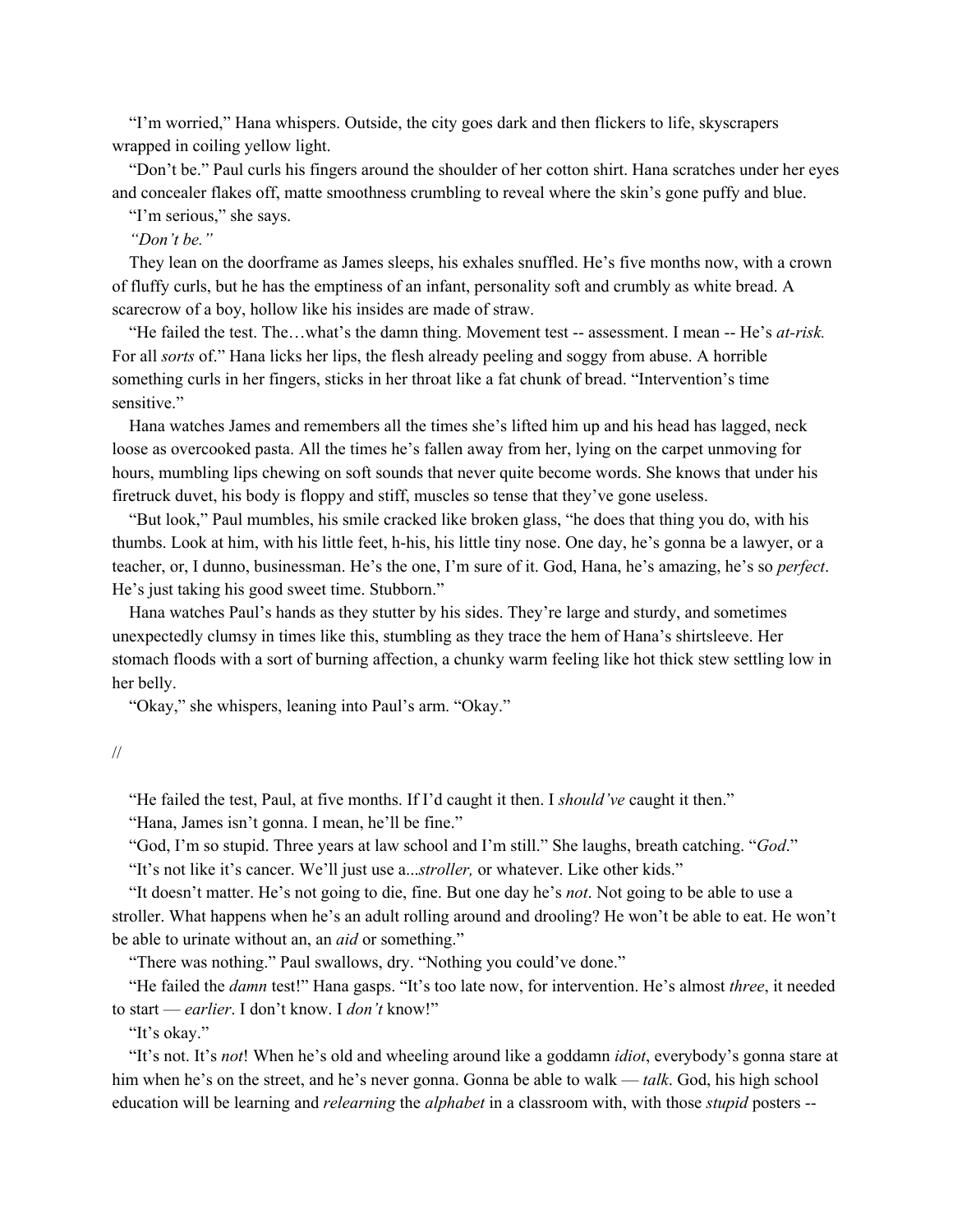the kind with cats hanging off branches and captions like *'hang in there*.' Like, thanks a lot, cat, but *this* is his *life*!" Hana gags for air. "Cerebral palsy. That's gonna be his *goddamn* life."

"What do you *want* from me?" Paul whispers, shattered. "I can't *do this* anymore."

 "Stop. I want you to stop -- Just *stop*, Paul." Hana pulls at her fingers, feels her joints pop in and out of alignment.

//

 When Paul loses his job, he pulls out the drugstore wine, stuff the color of Children's Tylenol. Paul turns into a firecracker when he drinks, silent until he's flared into explosion, a single spark causing him to unravel into thousands of flaming ribbons. Lately, he's been a seesaw, swooping high to low, teetering on the edge.

 Hana drifts away from Paul, slowly, painlessly, and suddenly it's normal that they're sleeping at the ends of their shared bed, that they're not eating together, that they're signing divorce papers. And then Paul's skidding down the driveway in his dull blue Honda -- she keeps the kid, he gets the car -- and attempting a twisted half-wave. He knocks over the recycling bin, milk bottles and newspapers tumbling onto the sidewalk.

He doesn't stop to pick them up.

//

When Hana sees him at the Safeway, the first thing she realizes is that he has a little girl.

 She's a pretty toddler, the kind that can walk, little feet stumbling in red mary janes, leather scuffed, lacy socks dirty with playground sand. She's loud, whining for candy, one hand tugging unabashedly at the edge of her pink cotton panties and the other clumsily swiping at the corkscrew curls escaping her fat poufy bun.

 Paul picks her up then, swooping her onto his shoulders, like he used to do to James but different. She grabs at his hair and he smiles, picking up a tomato. And Hana knows that he sees her. It's nearly impossible not to, with James strapped into his wheelchair, which is almost too wide to fit down the produce aisle.

 The lady next to Paul touches his arm, whispering something, her nails manicured a shiny pale pink. He laughs, and Hana is reminded of two things:

 First, when she's stuck sitting in freeway traffic, watching the city-bound cars blur past her in the opposite direction, cursing her decision to move to the suburbs, wondering if she can change lanes and knowing that she can't.

Second, the Barbie her sister banished to the basement, the one with sticky hair.

//

 James sits in his wheelchair, legs dangling and helpless as bones, smelling like sweet sticky urine. She's forgotten the diaper.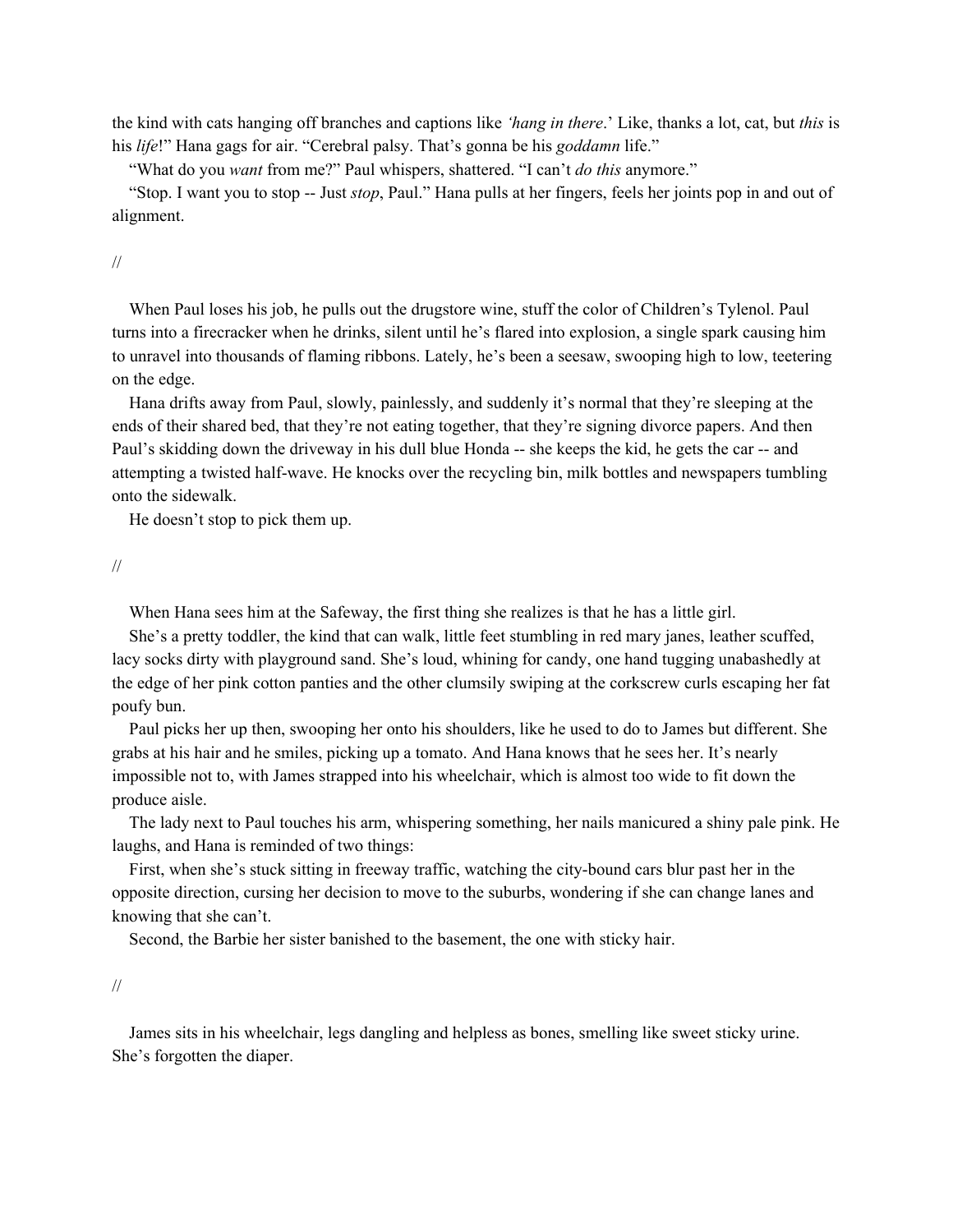"God, I'm sorry. I'm sorry, James, sweetie," Hana mutters, pressing her hand to the wetness spreading down his pants, pooling in his wheelchair. James gasps, voice rusty and creaking with disuse. "It's all my fault. I'm *sorry*, honey."

 She peels the soggy pants off James's skeleton legs. They plop to the floor, squelching. His skin is red and rashy, urine still tacky against his starved thighs. She loops her arms around James and lifts him up, sloshing over to the shower. He's still so terrifyingly fragile, his brittle bones made of milky porcelain. She steps into the bathroom, cradling James in her arms like a kid, his elbows stabbing into her stomach, and she realizes that she has *no idea what she's doing.* 

Bathroom was Paul's job.

 Pain blooms in her chest, stinging and hot. She pounds everywhere, burning inside. It's like all the times she's had to crush James's wheelchair into the car trunk one-handed while her groceries spill out onto the concrete. Like all the times she's fed James instant mac 'n cheese powder raw, because it takes him two minutes per swallow of food and she just doesn't have the time. Hana glances up to the ceiling, attempting a laugh that sounds more like a sob. She blinks and her eyelashes are wet.

 She misses Paul, whole and complete, with all the stupid little things that made him real. She misses the Paul who had the nervous habit of chewing on ballpoint pens until blue ink spilled all over his lips, who couldn't stutter out a speech. The Paul who smiled with his lips pressed together because his teeth were yellow-brown from too much coffee, who was going prematurely bald from stress and pretended that chocolate was healthy if it had nuts. Paul who crushed their teeth together when they kissed, who tasted like sour dimes and mint toothpaste, who'd looked at James with the beautiful blind eyes of a hopeless optimist.

 And she shouldn't miss him, because he's gone off with that chick and has a stupid blonde toddler, but she does and she *aches*.

"It's alright," she whispers to James, "I'll clean this all up."

## //

 They've gone to the zoo for the day. It's hot: James's cheeks are splashed with sunburn, and tears of sweat slide down the gap between Hana's breasts.

 Hana hates the way that they gawk at James. They walk by, pause, take in James's shiny blue wheelchair, his broken chicken legs. Look at James, his puffy slumping muscles contorted into a sitting position, his arms shoved into a wrinkled pine-colored vest dusted with orange powder. Stare at his face. Wonder how it's so loose and fat, drooping like a melting candle. Whisper about how he's so tiny, a preteen like a toddler, his neck supported by a plastic brace. Then they see Hana, see her ruffled clothes and greasy hair. Smile indulgently.

 James is humiliated, burning with embarrassment. By the time they get to the parking lot, he's crumpled with frustration, quietly watching his body betray him with empty eyes.

 Hana's done with it all -- done feeling like another exhibit. James isn't an ape. She's not a damn flamingo.